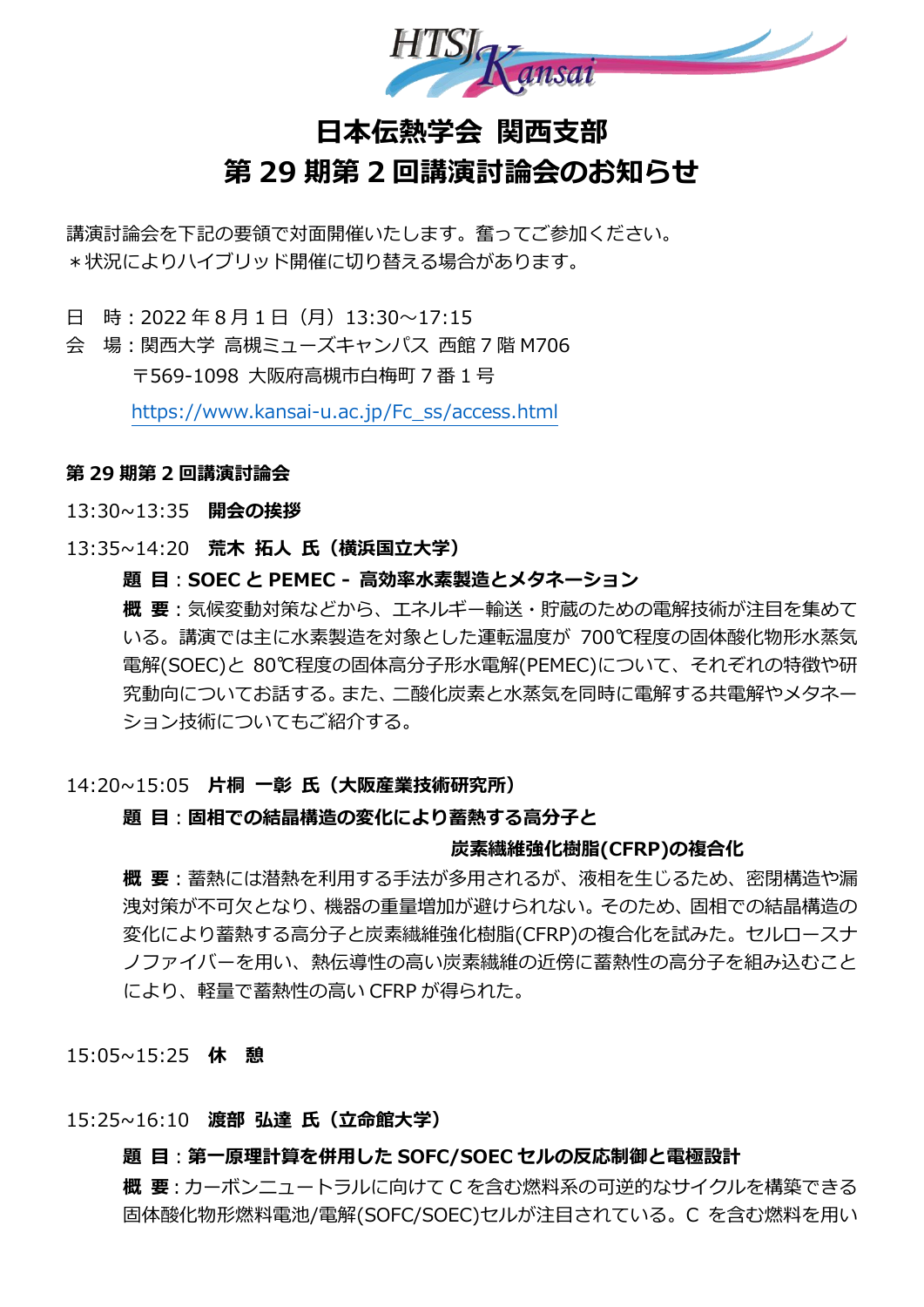

る場合、電極表面では望まない副反応を伴う場合が多く、反応選択が求められる。本講演 では、第一原理計算を併用して電極で起きている反応輸送現象を明らかにし、電極構造か ら表面反応を制御する取り組みを紹介する。

# 16:10~16:55 **PILLAI Abhishek 氏(京都大学)**

# **題 目**:**Numerical Investigation of Direct Combustion Noise Generated by an Open Lean-Premixed H2/Air Low-Swirl Flame**

**概 要**: An open lean-premixed hydrogen/air low-swirl (LPHALS) turbulent flame exhibiting a peculiar pronounced peak in its combustion noise spectra, is investigated numerically using a hybrid Computational Fluid Dynamics/Computational Aero-Acoustics (CFD/CAA) framework. Under this framework, the reacting flow-field of the flame is simulated via Large-Eddy Simulation (LES), while the direct combustion noise radiated by it, is captured using the CAA simulation by solving the Acoustic Perturbation Equations for Reacting Flows (APE-RF). The CAA simulation predicts a pronounced sharp peak at 840 Hz in the computed combustion noise spectra. Upon analyzing the hybrid LES/APE-RF results, the noise generation mechanism at 840 Hz is found to be the intense heat release rate fluctuations, caused by strong interaction between the flame and the periodically generated turbulent flow structures in the shear layers, downstream of the Low-Swirl Burner's exit.

# 16:55~17:15 **写真撮影・閉会挨拶**

# **参加登録**

ご参加いただける方は、下記サイトからご登録ください。

参加登録URL: <https://forms.gle/RwC4iwVegWfPee9n9>

登録〆切:7月25日(月)

サイトから登録いただけない場合や登録についてご質問ある方は、

岸本将史(京都大学)<kishimoto.masashi.3m@kyoto-u.ac.jp>宛てにご連絡ください。

# **関西大学 ミューズキャンパス 交通アクセス**

➢ JR京都線「高槻」駅(大阪・京都駅から共に約 15 分)下車、徒歩約 7 分。

➢ 阪急京都線「高槻市」駅(大阪梅田・京都河原町駅から共に約 20 分)下車、徒歩約 10 分。